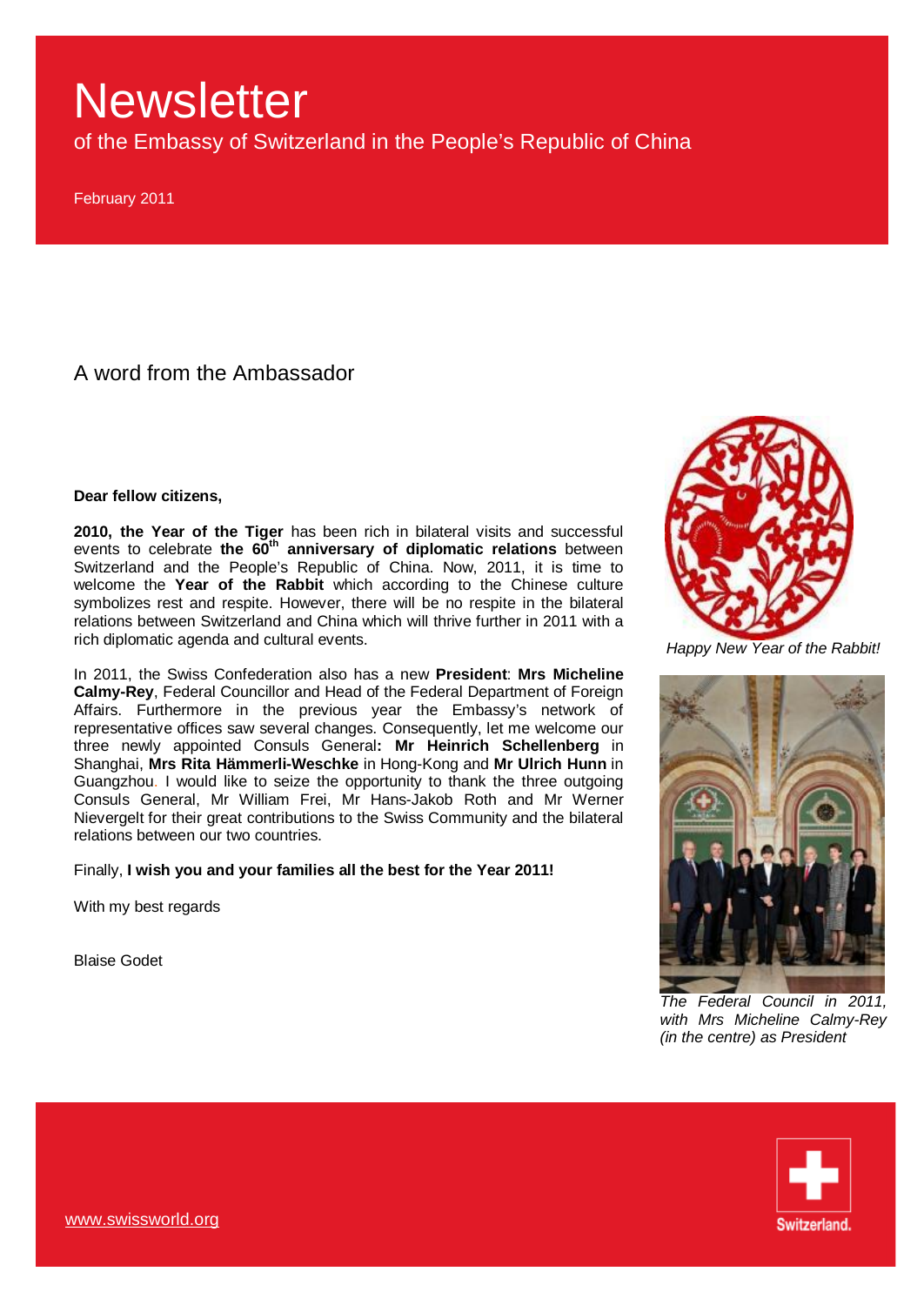of the Embassy of Switzerland in the People's Republic of China

February 2011

Upcoming events

### **Fête de la Francophonie, 14-20 March 2011**

This year Switzerland will propose screenings of the film "**Déchaînées**" (2009, directed by Raymond Vouillamoz) in a number of Chinese cities and participate in a musical tour of nine concerts across China. In a **literature conference** in Beijing, the work of Swiss author **Jacques Chessex** will be presented.

### **Exhibition "La Suisse Plurielle" – Switzerland and Migration**

In mid March 2011 the exhibition "La Suisse Plurielle" will take place at the China University of Political Science and Law (Changping campus). It investigates the nature of immigration today, looking at the Swiss cities of Bern, Lausanne and Lugano. A photography contest and workshops will be organized on the theme "immigration and culture fusion".

### **Exhibition "From Pyramids to Spacecraft", March 20-30 2011**

The exhibition "From Pyramids to Spacecraft" will take place at the Beijing University of Astronautics and Aeronautics. Works of Swiss-Italian architects Andreas Vogler and Arturo Vittori, the founders of "Architecture in Vision" studio, will be exhibited.

### **Mid-April 2011 visit of Federal Councillor Didier Burkhalter**

Head of the Federal Department of Interior Affairs (including Education, Science, Health and Culture), Federal Councillor Didier Burkhalter is scheduled to visit China mid-April 2011.

# News to the Swiss Community

During the forthcoming Chinese New Year holidays the Embassy is closed from the 2nd until the 4th of February. The Embassy will reopen on the 7th of February.

The Embassy wishes all our compatriots in China a Happy New Year and all the best in the upcoming year of the Rabbit!

Schweizerische Eidgenossenschaft Confédération suisse Confederazione Svizzera Confederaziun svizra



**Embassy of Switzerland in China** 瑞士驻华大使馆

*Swiss group Aliose – Alizé Oswald and Xavier Michel*



*Sylvie S from Congo-Brazzaville has been living in Switzerland* 

*for five years (Photo: E. Rieben)*

## ARCHITECTURE AND VISION





*Federal Councillor Didier Burkhalter* 

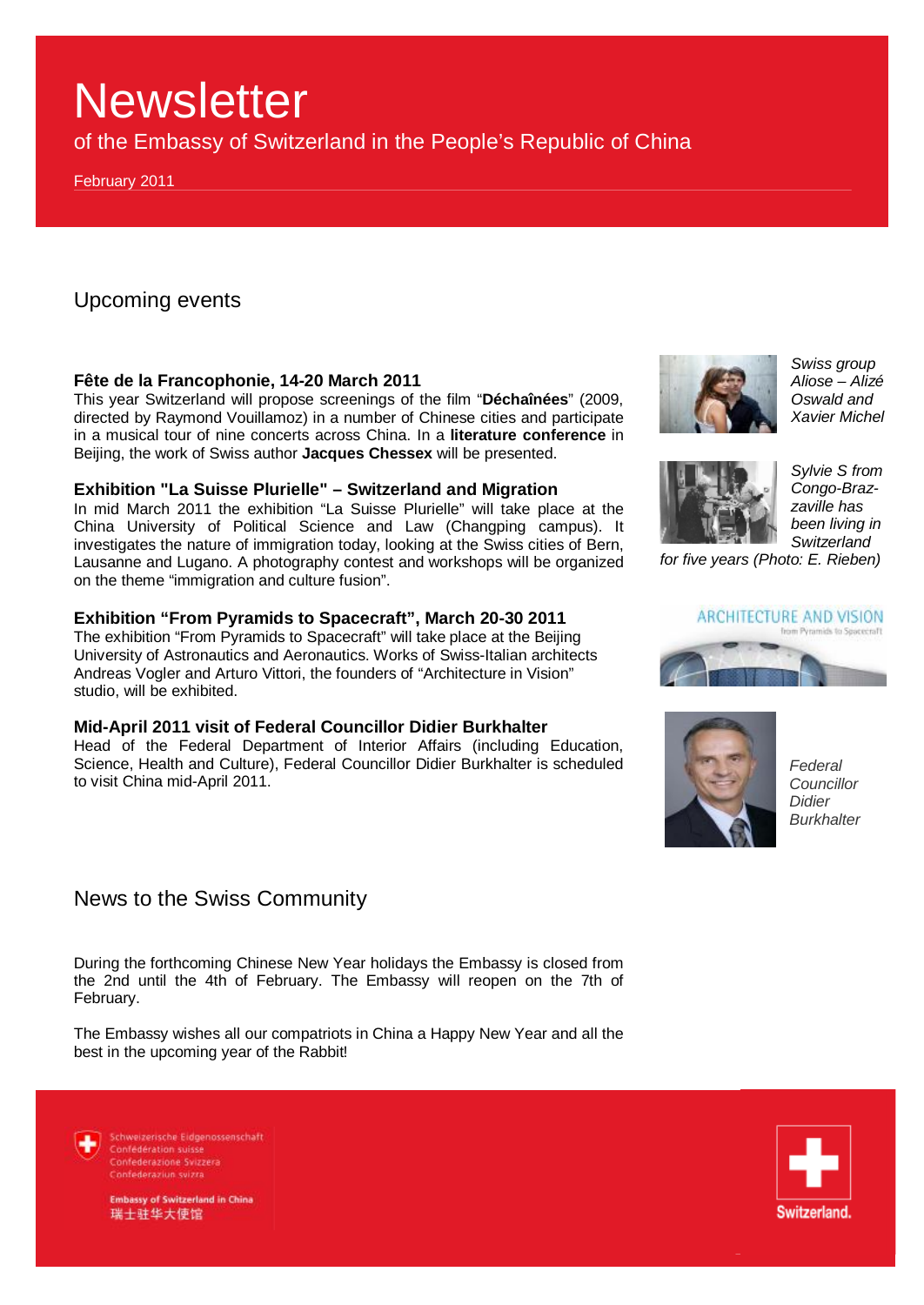of the Embassy of Switzerland in the People's Republic of China

February 2011

## Economic news

## **20th Joint Economic Commission**

The 20<sup>th</sup> Joint Economic Commission between Switzerland and China took place **in Geneva** on the **20th of January 2011**. This annual meeting between the State Secretariat for Economic Affairs (SECO) and the Ministry of Commerce (MofCom) allowed both sides to review the development of their economic relations as well as their prospects and to raise some specific economic issues.

#### **Political launch of the FTA negotiations**

At the margins of the World Economic Forum (WEF) in Davos (26-30 January 2011) Federal Councillor **Johann Schneider-Amman**, Head of the Federal Department of Economic Affairs, met on the **28th of January 2011** with Minister of Commerce **Chen Deming** for a bilateral meeting followed by a working lunch and a press conference. This represented a good opportunity to **discuss various economic issues** between both countries and to **launch the negotiations for a Free Trade Agreement** between Switzerland and China. A Memorandum of Understanding was signed in this regard. The first round of negotiations will take place in the coming months.



The Trade & Investment Promotion team of OSEC participated in an "Overseas Investment Fair", taking place in Beijing on **2–3 of November 2010**. Along with Switzerland about 80 official location promotion bureaux from all over the world presented their countries to the visitors.

#### **Cosmoprof Asia 2010**

The 15th edition of Cosmoprof Asia, the continent's largest exhibition for cosmetics and beauty trade took place in Hong Kong on **November 9-11 2010**. Among the over 1500 exhibitors for this annual exhibition, there was a presence of 14 Swiss companies grouped in a Swiss pavilion organized by OSEC. The Swiss Consulate General in Hong Kong supported OSEC.

#### **Chengdu – Seminar and Roadshow**

The Switzerland Trade & Investment Promotion organized an investment Seminar in Chengdu on **November 9-11 2010**. Chengdu is not only a booming town for foreign companies, but also for Chinese domestic firms. The event aimed at informing internationally oriented Chinese companies about the advantages of setting up a headquarter location in Switzerland. After the



*January 28, 2011 official launch of the negotiations for a Free Trade Agreement (Federal Councillor Johann Schneider-Ammann and Minister of Commerce Chen Deming at the World Economic Forum of Davos)* 



*The Swiss booth in the exhibition hall (Overseas Investment Fair)* 

Schweizerische Eidgenossenschaft Confédération suisse Confederazione Svizzera Confederaziun svizra

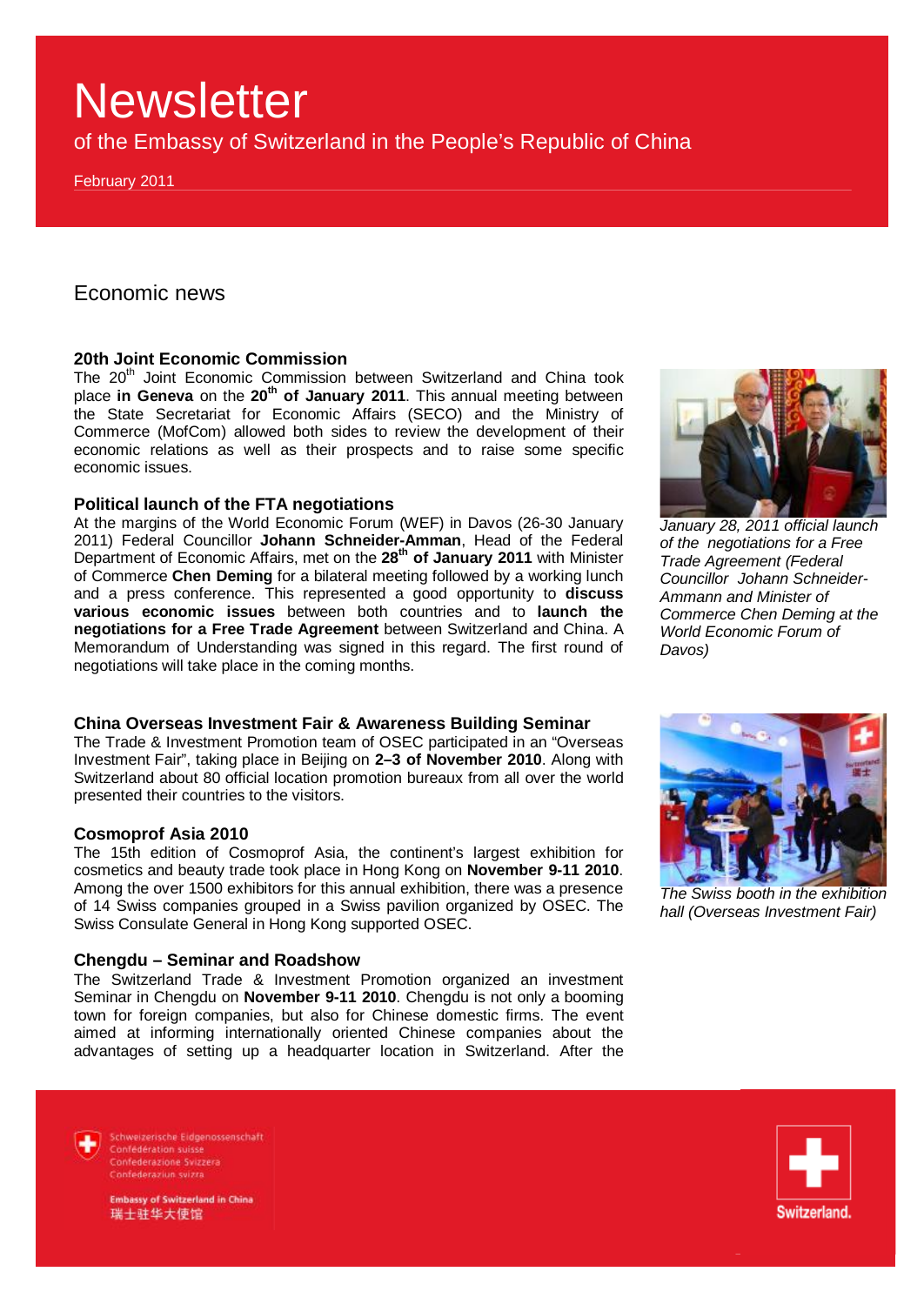of the Embassy of Switzerland in the People's Republic of China

February 2011

seminar company-visits, so-called "Roadshows", were organized in order to personally introduce Switzerland to local managers and entrepreneurs who are interested in knowing more about establishing a business abroad. The seminar was attended by around 60 participants. The IT Company Maipu established a business in Zug, Switzerland right after the event. The company is a professional supplier of IT network equipment and famous for its routers.



*The last stop on the Chengdu Roadshow, an international Chinese company called Maipu which produces internet routers.*

Cooperation news

### **Technical Workshop on Diesel Particle Filter Retrofit for on-road and off-road applications**

This workshop was organized in Beijing on **October 27-28 2010** by the Vehicle Emission Control Center of the Ministry of Environmental Protection (VECC-MEP), the Beijing Vehicle Emission Management Center (BVEMC), the Swiss Embassy and the International VERT-Association. It addressed the elimination of black carbon particles from diesel engines exhaust. A welcoming speech was given by the Swiss Ambassador, H.E. Mr Blaise Godet.

### **Launch of the Topten China Website**

On **October 26 2010**, the World Wild Fund for Nature China (WWF), in cooperation with the Swiss Government and other partners, launched the **Topten China** website [\(http://www.top10china.cn\)](http://www.top10china.cn) which is a guide to the best energy saving products. **Topten was first launched in Switzerland in 2000**. Since then more than 12 European countries as well as the United States and now China have established their own website.

**The ACCC Adapting to Climate Change in China Project** also launched its own website [\(http://www.ccadaptation.org.cn](http://www.ccadaptation.org.cn)). This project is a major cooperation between Switzerland, the UK and China doing policy research on climate change adaptation.

**Workshop on Elements of a Sustainable Trade Strategy for China**  On **November 12 2010** Chinese, Swiss and international officials gathered for a **dissemination meeting on a China Sustainable Trade Strategy**. The purpose of this project developed by the International Institute for Sustainable *Swiss Ambassador, H.E. Mr Blaise Godet giving his welcome speech* 

Switzerland.



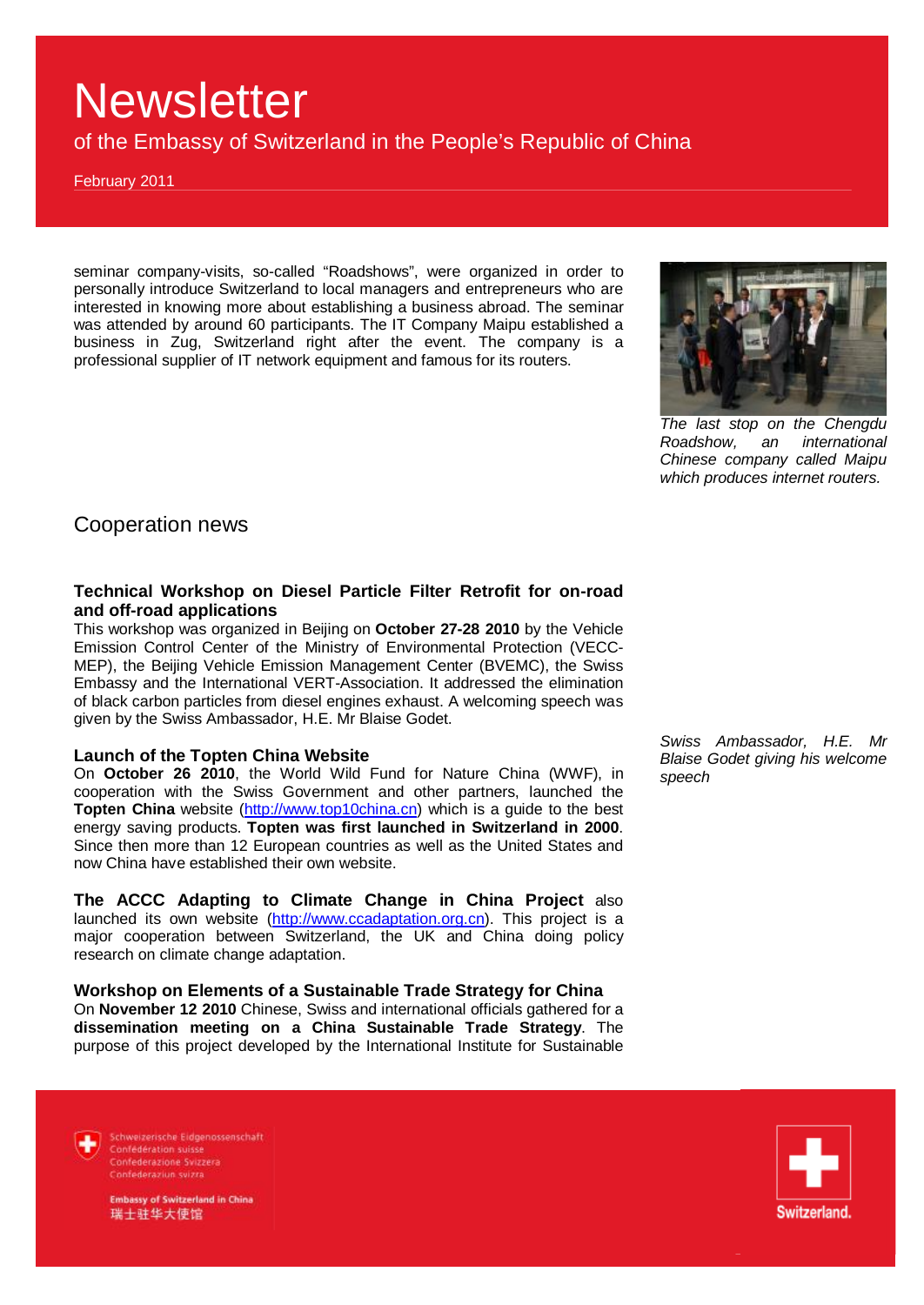of the Embassy of Switzerland in the People's Republic of China

February 2011

Development (IISD) and the Development Research Center of the State Council and being supported by the Swiss State Secretariat for Economic Affairs (SECO) was to explore some of the key elements that could be the basis for a sustainable trade strategy for the Middle Kingdom. The results are collected in the book "Elements of a Sustainable Trade Strategy for China".

#### "**Think about our Climate** "

The Embassy of Switzerland presented the exhibition "**Think about our Climate**" at the Beijing Normal University from **December 3-9 2010**. An opening seminar was organized on the topic "Climate Change – The Role of Education, Science, Culture and Development Cooperation". **Climate Trail**, the scientific part of the exhibition, and **Affected – the Human Face of Climate Change**, an artistic photo exhibition by Mathias Braschler & Monika Fischer, were well received by students and researchers. The exhibition will continue to travel to Suzhou (May) and Wuhan (August) during 2011.

#### **Visit of National Councillor Ruedi Noser**

National Councillor Ruedi Noser visited Beijing in January 2011 and presented an outlook to the **World Engineers Convention (WEC)** to a number of Chinese players in the area of science and technology. The WEC takes place every four years and will be hosted in Geneva in September 2011. An important Chinese delegation is expected to travel to Switzerland for this occasion.

#### **Annual New Year's celebration of the Swiss Section of the WRSA**

The annual New Year's celebration of the Swiss Section of the WRSA was held in Beijing on **January 15 2011**. On this occasion Ambassador Godet presented to the audience a retrospective about the celebration of 60 years of the bilateral relations between Switzerland – China which took place in 2010.

*Think about our Climate, December 2010* 



*Celebration of the WRSA, with the President of the Swiss section Prof. Duanmu Mei (down on the right)* 

Cultural news

#### **Swiss Design Award**

On its journey around the world the **Swiss Design Award** stopped in Beijing on **December 2010** at the **Academy of Arts and Design of Tsinghua University** to present a showcase of award-wining and nominated projects during a joint exhibition. **Geneva University of Art and Design** (HEAD) associated themselves to present Swiss Fashion including all garment propositions of *Sunglasses of the young Zurich* 



*label "strada del sole", designed* 

Schweizerische Eidgenossenschaft Confédération suisse Confederazione Svizzera Confederaziun svizra

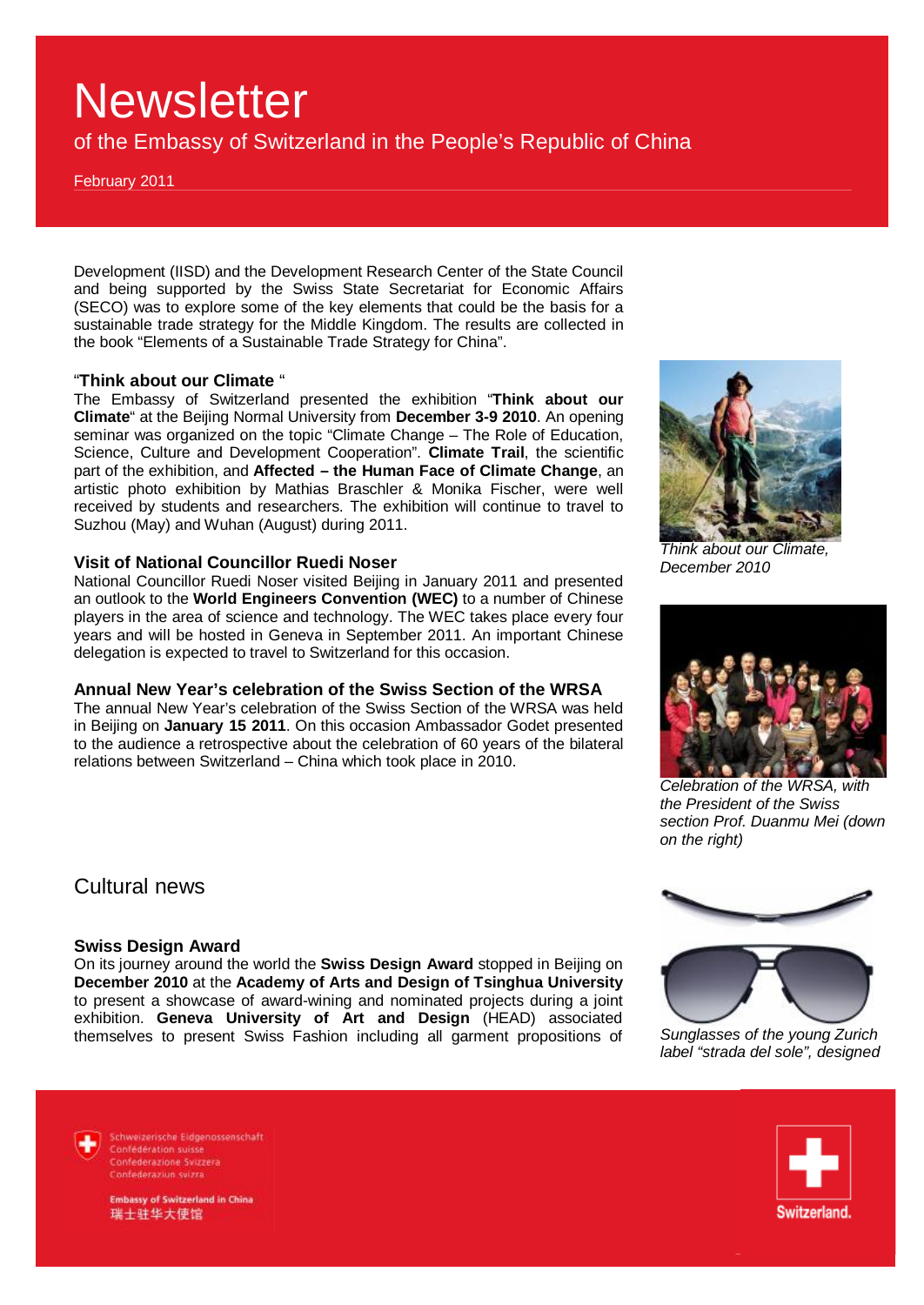of the Embassy of Switzerland in the People's Republic of China

February 2011

Shanghai Expo Swiss Pavilion's guides and a selection of best design works 2009 – 2010. The exhibition also gave the opportunity to students to join workshops and lectures given by **Mrs. Heidi Wegener**, curator of Swiss Design Award and **HEAD representatives**. Thanks to Pro Helvetia's support young Swiss industrial designer, **Mrs. Sandra Kaufmann**, nominated in the category "Product Design", also came to Beijing to exchange her experience with professors and students of the Visual Art Center of Tsinghua University.

#### **François Vé Concert in Beijing**

Swiss musician **Francois Vé** played in **December 2010** at **Jiang Hu Liveshow Bar**. François Vé has a taste for depiction, a love for words, a playful opinion and he likes counterpoints. On his journey around the world, François Vé made a stop in China to introduce his last project "La tentation du sel". A journey to write, play, compose, film and to record sounds. It's an urge to catch a multispeed world, to narrate it by changing the point of view, to talk about love through the idea of salt.

#### **Mya Audrey Trio China Tour**

Swiss/English singer-songwriter and pianist **Mya Audrey** is back to China. For this 2011 China Tour, Mya Audrey has chosen to perform her songs live together with another experienced musician **Werner Tian Fischer** (Guitar, Vocals). In each concert the Radio songs come alive and are interpreted freshly and anew in a jazzy way. Its wide dynamic range, its tightness and great intensity allows this duo to uncover the essence of Mya's original songs. The duo performed in January 2011 at **CD Blues & Jazz Café** in Beijing.

## List of Swiss institutions (with contact details)

#### **SwissCham Beijing**

Suite 100, CIS Tower, 38 Liangmaqiao Road, Chaoyang District Postcode: 100125 Tel: +86 10 8531 0015 Fax : +86 10 6432 3030 E-Mail: [info@bei.swisscham.org](mailto:info@bei.swisscham.org) Website: [www.swisscham.org](http://www.swisscham.org) (local branches also in Shanghai, Guangzhou and Hong Kong)

#### **Switzerland Tourism**

Prosper Center, Tower 1, Room 609, No. 5 Guanghua Road Postcode: 100020 Tel: +86 10 6512 0974 Fax: +86 10 6512 0973

*by Sandra Kaufmann*



*François Vé last CD project "La tentation du sel"* 



*CD «Sudden Breeze» by Mya Audrey*